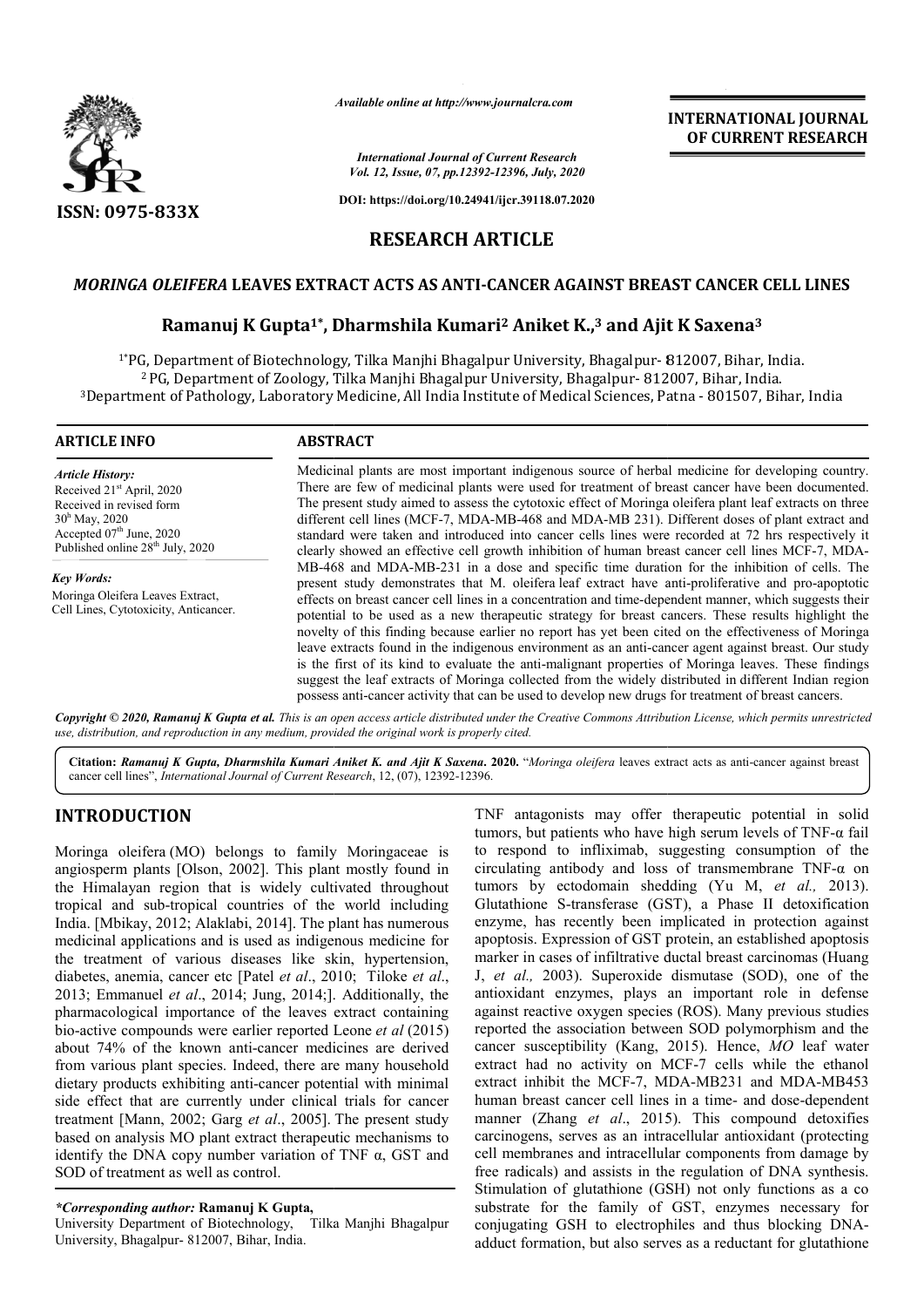peroxidise (Lubos *et al*, 2011). A solvent of *MO* (ethanol) in different concentrations were tested against human breast cancer cell lines and checked for cell viability percentage. The percentage of cell viability decreased with increased concentration of ethanol solvent (Kumari et.al 2017). However, the cell lines (CLs) are frequently used in many laboratory research work such as in-vitro models in cancer research. CL have their own advantages like easy to handle and represent an unrestricted self-replicating source of cells that can be grown in desired quantities. [Osborne *et al*., 1987]. CLs can used as an initial screen for source that might regulate drug resistance activities. To establish more appropriate prototypes of drug resistance and explore the differences that occur in the various drug resistant by different treatments methods [Kashyap, *et al*., 2011]. In this study we used MO leaves extract to observe its efficacy as an anti-cancer agent on breast cell lines. To interpret the effectiveness of leaves extracts, we analyzed cell motility and survival condition to measure the phenotypic changes in MCF-7, MDA MB231 and MDA-MB-453 breast cancer cell lines. The rationale behind this study and selection of this cell lines are; easy to access and availability also more importantly, prevalence of this cancer in a major population of the Indian.

#### **MATERIALS AND METHODS**

**Cell lines and culture medium**: Human breast cancer cell line MCF-7, MDA-MB-231, and MDA-MB-453 was obtained from National Center for Cell Sciences (NCCS), Pune and grown in Eagles minimum essential medium (EMEM) containing 10% fetal bovine serum (FBS) at 37°C, 6.5% humidified  $CO<sub>2</sub>$  incubator, 95% air and 100% relative humidity. The MCF-10A cell line was cultured and supplemented with 10% FBS. Maintenance of cultures was changed twice a week.

**Extract preparation: Preparation of Extract:** MO leaves powder were purchased from Vokin Biotech Pvt. Ltd., Haryana (India), fssai no. 13316002000336). About 50g of dried leaves powder specimens was taken in round bottom flask and 500 ml of ethanol was added. The extraction was continued for 6–8 hrs until all the soluble constituents dissolved in the solvent. The methanol extracts were concentrated by evaporating at a reduced pressure using rotary evaporator. The concentrated extracts were further dried at  $37^0$ C for 3 to 4 days in order to facilitate complete evaporation of the solvents. Extracts thus obtained, were collected and stored at 4°C until further use.

**In Vitro Assay for Cytotoxic Activity:** For this study, the stock solution 50mg of extracts were dissolved in 1.0 ml of ethanol and filtered through a 0.22μM filter and cell culture medium to a final stock concentration of 10mg/ml and then diluted with complete culture medium to reach the desired concentrations. For doing the test, at first, detached cells were counted with a neobar chamber. Then, cells were seeded into 96-well plates having 400 cells/well, a density that allowed the untreated control to grow exponentially for 72 hrs. Further, after seeding of 24 hrs, cells were treated with different concentrations of plant extract including 0, 25, 50, 100, 250, 500 μg/ml for 48 and 72 hrs inculcated 37 $\degree$ C, 5% CO<sub>2</sub>. For MTT test, control samples were incubated with equivalent amount of DMSO as a solvent of plant extracts. There were three replicates for each concentration of plants extracts.

**MTT assay:** The effect of ethanol extract of the plants on the viability of cells was determined by using MTT assay. For MTT assay, at the end of incubation period (48 and 72 hrs), 20 μL of (3-(4,5-dimethyl-2-thiazolyl)-2,5-diphenyl-2Htetrazolium bromide (MTT) solution (Atocel) (5 mg/ml) was added into each well. After 3 hrs. of incubation at 37 °C, media was removed and 100 μL of DMSO was added to each well. Further, optical densities (ODs) were carried out by an enzyme-linked immunosorbent assay (ELISA) reader (BioTek-ELx800, USA) at 490 nm. ODs were used to calculate the viability of cells, percentage of viable cells and dividing the mean absorbance of treated cells with mean absorbance of its control cells.

**Determination of IC50:** Inhibition concentration 50 (IC50) were calculated by using the concentration of compound required to inhibit 50 % cell growth by plotting a graph of Log (concentration of Extract) in compare with % cell inhibition. A line drawn from the 50 % value on the Y axis meets the curve and incorporate to the X axis. The X axis value gives the Log (concentration of the compound). The antilog of that value gives the IC50 value. Percentage inhibition of novel compounds against all cell lines was calculated using the following formula:

% cell survival = 
$$
\frac{(At - Ab)}{(Ac - Ab)} \times 100
$$

Where,  $At = Absorbance$  of Test,  $Ab = Absorbance$  of Blank Media, Ac= Absorbance of control cells and % cell inhibition  $= 100 - %$  cell survival

**DNA Isolation & Real Time PCR:** DNA isolation kit (ReliaPrep Blood gDNA Miniprep System) was acquired from Promega (Promega Corporation, USA) and SYBR Green PCR Master Mix (Bio-Rad USA). Primers were obtained from Eurofines listed in table 1. To determine the DNA copy number variation of TNFα for cell signaling, SOD & GST treated as oxidative stress marker and GAPDH was used as housekeeping gene. The PCR assay will be carried out by using specific forward and reverse primers of gene of interest in total volume of 20 µl which contain 50 ng of DNA, 10 picomole of each primer, sybergreen green master mix ( $2.5$ mM  $MgCl<sub>2</sub> 2.5$ mM dNTP and  $5$  Unit of Taq DNA polymerase).

**Statistical Analysis:** Statistical analysis was done by using Student's t-test to find experimental differences. Experimental data were represented as the mean  $\pm$  SD. A p-value of less than 0.05 was considered to be statistically significant value.

## **RESULTS**

Proliferative effects of MO on Cell Lines: The effect of anticancer property of MO on MCF 7, MDA MB 231 and MDA MB 453 was evaluated through MTT assay. The different concentration of ethanolic extract from MO were use and effective doses were calculated from dose response curve. Results of the cytotoxicity evaluation against MCF 7 cell lines of the MO extract are shown in figure 1  $(A \& B)$ , MDA MB 231 in figure 2 (A & B) and MDA MB 453 shown in figure 3 (A & B).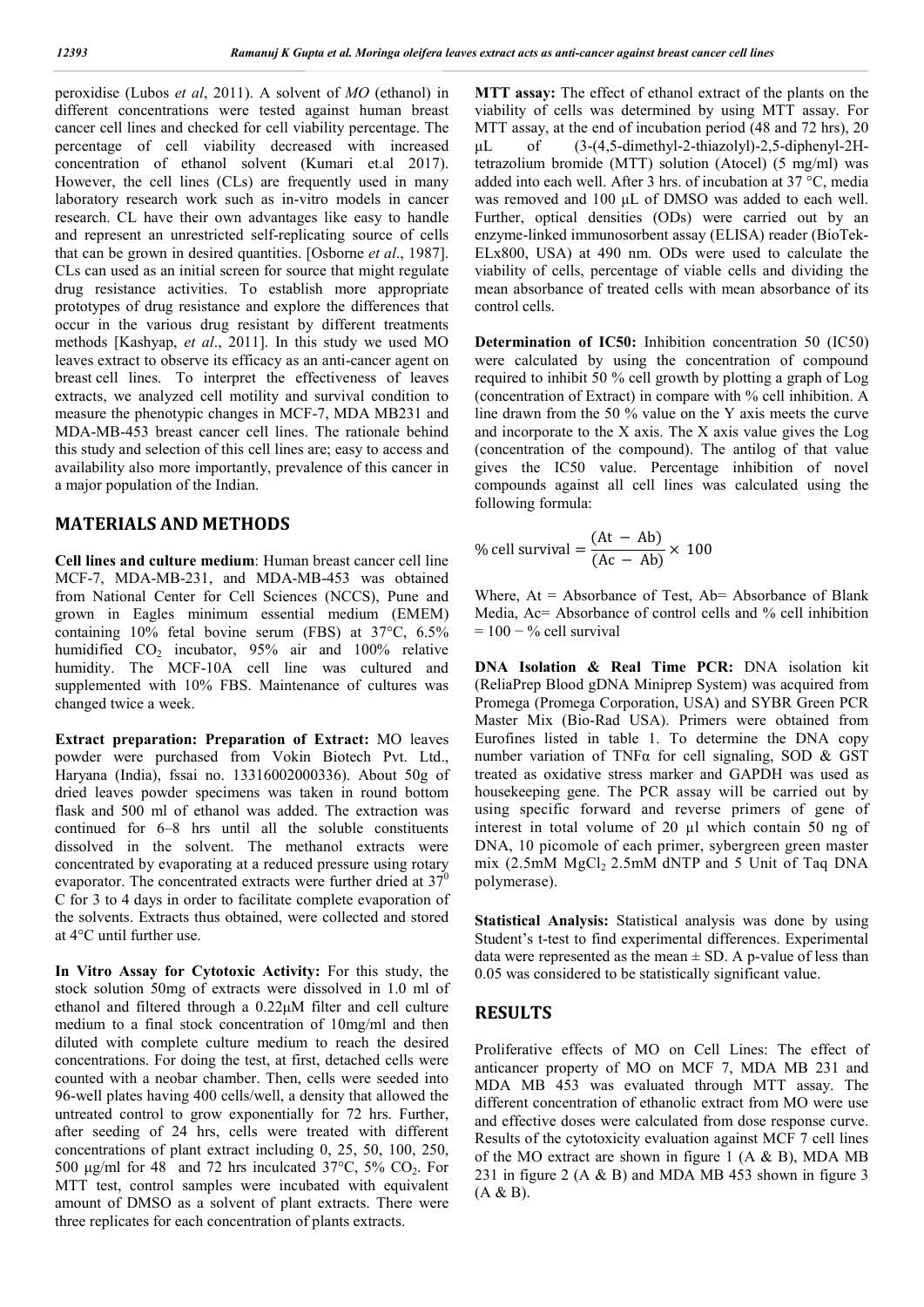

**Figure 1 A & B: Showing dose response curves of MCF 7 cell line of M.O. extract during 48 and 74 hrs treatment.**



**Figure 2 A & B: Showing dose response curves of MDA MB 231cell line of M.O. extract during 48 and 74 hrs treatment.**



**Figure 3 A & B: Showing dose response curves of MDA MB 435 cell line of M.O. extract during 48 and 74 hrs treatment**



**Figure 4 A, B & C: Showing dose response curves of MDA MB 435 cell line of M.O. extract during 48 and 74 hrs treatment**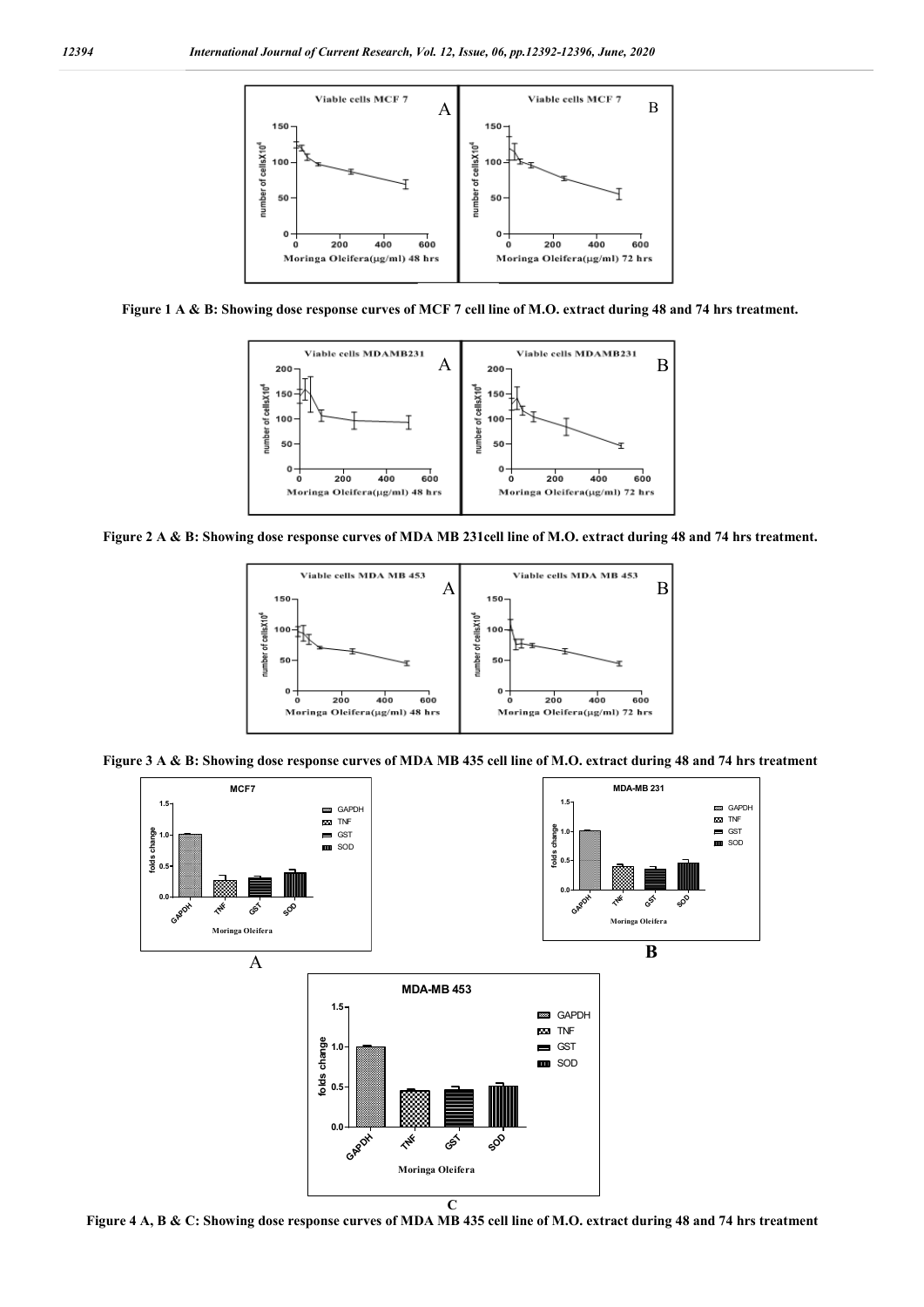| Sl.No. | Gene         | Forward primer                 | Reverse primer                  | PCR Condition X 40 cycle                                                |
|--------|--------------|--------------------------------|---------------------------------|-------------------------------------------------------------------------|
|        | TNF $\alpha$ | 3'CTCTTCTGCCTGCTGCACTTTG 5'    | 3' ATGGGCTACAGGCTTGTCACTC 5'    | $94^{\circ}$ C -4 min<br>$94^{\circ}$ C -30sec<br>58°C -30sec           |
| ↑      | <b>GST</b>   | 3.TGGACATGGTGAATGACGGCGT<br>5' | 3'GGTCTCAAAAGGCTTCAGTTGCC<br>5' | $94^{\circ}$ C -4 min<br>$94^{\circ}$ C -30sec<br>$58^{\circ}$ C -30sec |
| ◠      | <b>SOD</b>   | 3'CTCACTCTCAGGAGACCATTGC<br>5' | 3'CCACAAGCCAAACGACTTCCAG5'      | $94^{\circ}$ C -4 min<br>$94^{\circ}$ C -30sec<br>$57^{\circ}$ C -30sec |
|        | <b>GAPDH</b> | 3'GCACAGTCAAGGCCGAGAAT 5'      | 3'GCCTTCTCCATGGTGGTGAA 5'       | $94^{\circ}$ C -4 min<br>$94^{\circ}$ C -30sec<br>$57^{\circ}$ C -30sec |

**Table 1. Primer for Real time PCR designed by primer blast software (NCBI), standardized and analysis done on following PCR condition**

| Table 2. Statistical analysis of different leaf extract on cell lines. |  |  |  |
|------------------------------------------------------------------------|--|--|--|
|                                                                        |  |  |  |

| Sl. No. | <b>Plant Extract</b>        |        | 95% C.I               | P Value |
|---------|-----------------------------|--------|-----------------------|---------|
|         | Moringa Oleifera MCF 7      | 0.2336 | $0.1537$ to $0.05679$ | 0.002   |
|         | Moringa Oleifera MDA-MB-231 | 0.0345 | $0.2304$ to $0.01203$ | 0.002   |
|         | Moringa Oleifera MDA-MB-453 | 0.4336 | $0.1537$ to $0.05679$ | 0.002   |

Interestingly, we observed significant decrease in cell survival in these cancer cell lines when treated with the extracts of leaves. A graphical presentation was constructed summarizing the effect of MO extracts on growth of these three cancer cell lines mentioned in figures 1-3.

**IC50 value determination of plants extract:** In this study, the cytotoxicity of ethanol extracts of MO were determined using MTT assay cell lines 0-500 μg/ml of extracts at two incubation period of 48 and 72 and IC50 values were determined. On the treatment with MO extract, the MCF-7, MDA MB 231 and MDA MB 453 cell lines showed an increased rate of cell death at a higher concentration of the plant extract.

**Quantification of DNA copy number variation (CNV):**  Cells treated with leaf extract showed significant decreases in TNF- $\alpha$ , GST and SOD levels with respect to house keeping gene (GAPDH) shown in figure 4 A-C. The results of the whole study indicate that MO extract is a good antioxidant scavenger, as it decreases cell viability. However, MO leaf extract alone is cytotoxic to MCF 7, MDA MB 231 and MDA MB 453 cancerous cell lines and reduces the CNVs, suggesting the very significant correlation with cell viability. In addition, the appearance of TNF-α, GST and SOD gene were significantly reduces the efficiency of cell lines. Whereas statistical analysis was calculated using comparative Ct value analyses considered as statistically significant shown in Table 2.

## **DISCUSSION**

In our study, we use MO, a common medicinal plant belong to family Moringaceae, is distributed worldwide and has been known by a number of different names, including the horseradish tree (English), Soanjna (Hindi), Shobhanjana (Sanskrit) (Sahoo *et al*., 2014) This plant extract containing numerous anti-oxidant and anti-cancer properties [Abdull *et al*., 2014]. The plant exhibits anti-cancer potential by interfering with the signal transduction mechanism that promotes cancer cell proliferation and progression [Tiloke *et al*., 2013].

These antioxidant compounds possess anti-inflammatory, antitumor, anti-mutagenic, anti-carcinogenic in nature (Mitscher *et al*., 1996; Owen *et al*., 2000; Sala *et al*., 2002). In addition, Cai and co-worker reported that total phenolic content of Chinese medicinal plants showed a positive significant linear relationship with antioxidant activity. A plant extract that will act successfully as an anti-cancer drug should kill cancer cells without causing excessive damage to normal cells. Furthermore, MCF-7 cells are estrogen-receptor (ER) positive and classified as low-grade and luminal type. MDA-MB-231 and MDA-MB-453 cells are ER negative and classified as high-grade and basal type (Kenny *et al*., 2007). In this study, we evaluated the anti-cancer properties of MO leaves against MCF 7, MDA MB 231 and MDA MB 453 breast cancer cell lines and we found very significant result showing anti cancerous activity. However, further experiments are needed to evaluate the specific molecules in the apoptotic pathway and cytotoxic effect and induced DNA fragmentation on a breast cancer cell line mechanism that seemed to use the apoptosis pathway (Carvalho *et al*., 2012; Sriwiriyajan *et al*., 2014; Silva *et al*., 2014). Further, the hypothesized, the effectiveness of leave extract treatment for breast cancer using locally and widely grown plants may be a good herbal treatment of breast cancer.

#### **Conclusion**

These results suggest, MO leave extract exhibited anti cancerous and cytotoxic activity against breast cancer cells and lower toxicity. The cytotoxic effect of this fraction inhibited cell growth and appears to have induced apoptosis in MCF-7, MDA-MB-231 and MDA-MB-453 cells. Further molecular level study required to obtain a potentially active and pure compound will be considered as future herbal medicine to cure breast cancer.

#### **Acknowledgments**

I thankfully acknowledge my Ph.D. supervisor, my co-guide for providing infrastructural facilities for the completion of this research work and support.